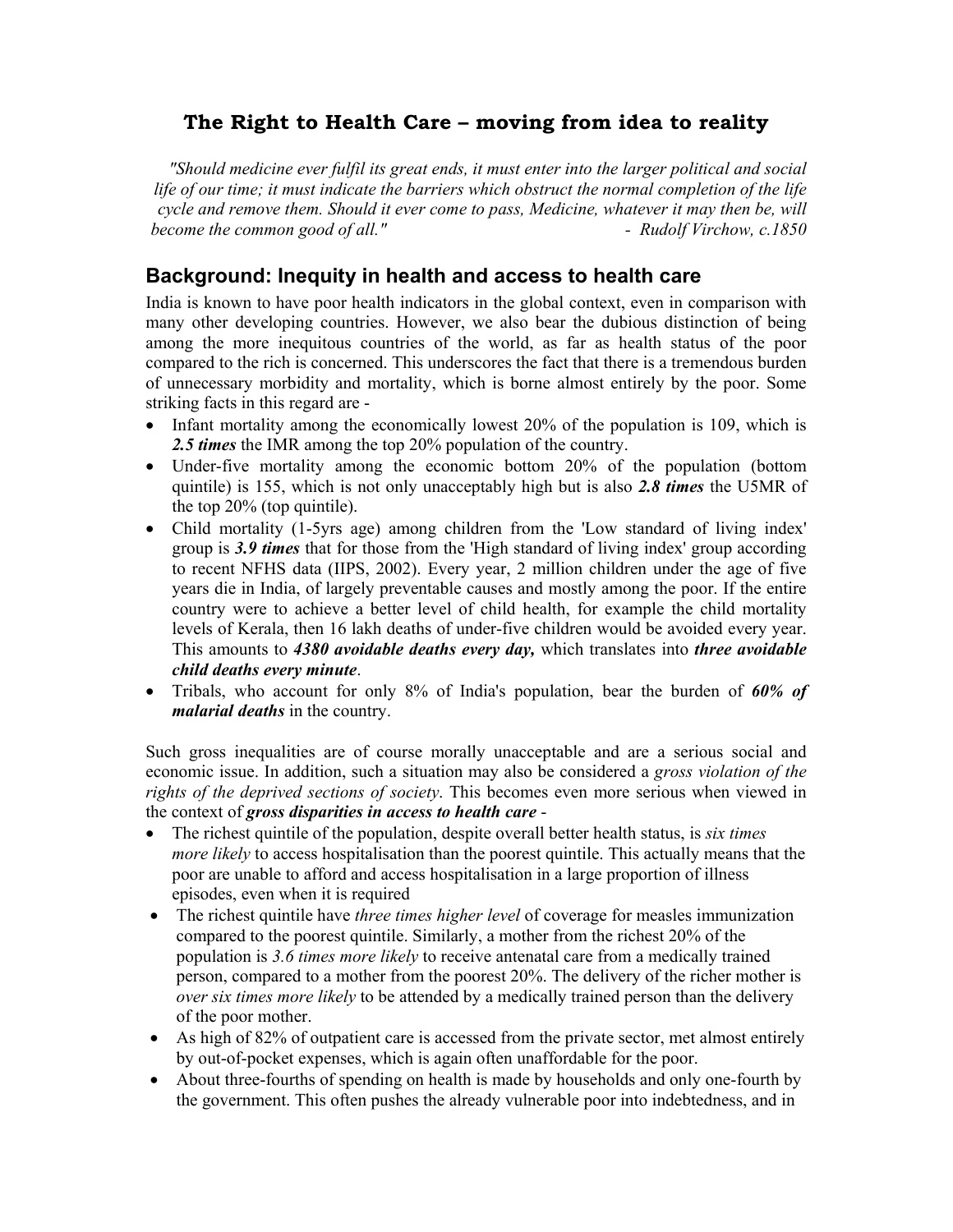over 40% of hospitalisation episodes, the costs are met by either sale of assets or taking loans.

• The per capita public health expenditure in India is aby smally low at Rs. 21 per person, among the lowest in the world. India has one of the most privatized health systems in the world (only five countries on the globe are worse off in this respect), effectively denying the poor access to even basic health care.

## The gist of these sample facts is that the existing system of 'leave it to the market' effectively means *'leave health care for the rich and leave the poor to fend for themselves'*.

One implication that emerges from the above discussion is that the problem of large-scale ill health in India should not be seen as primarily a technical-medical issue. The key requirement is not newer medical technologies, more sophisticated vaccines or diagnostic techniques. The fact that the prosperous sections of the population enjoy a reasonably good health status implies that *the technical means to achieve good health do broadly exist in our country today* (though there is definitely a need to better adapt these to our country's conditions and traditions, and certain improved techniques might help in specific contexts). *In fact, for the vast majority, the key barriers to good health are not the lack of technology but poverty and health system inequity*. Poverty, a manifestation of social inequity, leads to large sections of the population being denied adequate nutrition, clean drinking water and sanitation, basic education, good quality housing and a healthy local environment, which are all prerequisites for health. At the same time, we have a *highly inequitable health system*  which denies quality health care to all those who cannot afford it (the fact that even those who **can** afford it do not always get rational care is another important, but somewhat separate issue!). In this paper, which is primarily addressed to those working in the health sector, we will focus on the critical *health system* issues, with a rights-based approach. Let us see how we can view this entire situation from a rights based perspective.

# **The Right to Health Care as a component of the Right to Health**

Looking at the issue of health under the equity lens, it becomes obvious that the massive burden of morbidity and mortality suffered by the deprived majority is not just an unfortunate accident. It constitutes *the daily denial of a healthy life, to crores of people, because of deep structural injustice, within and beyond the health sector.* This denial needs to be addressed in a rights based framework, by systematically establishing the right of every citizen of this country, to a healthy life. More specifically, health care can no longer be viewed as just a technical issue to be left to the experts and bureaucrats, an issue of charity to be dealt with by benevolent service delivering institutions, or a commodity to be sold by private doctors and hospitals. The role of all these actors needs to be redefined and recast in a framework where every person, including the most marginalized, is assured of basic health care and *can demand and access this as a right.* 

It is clear that achieving a decent standard of health for all requires a range of far reaching social, economic, environmental and health system changes. There is a need to bring about broad transformations both within and beyond the health care sector, which would ensure an adequate standard of health for all. To promote the **Right to Health** requires action on two related fronts (WHO, 2002):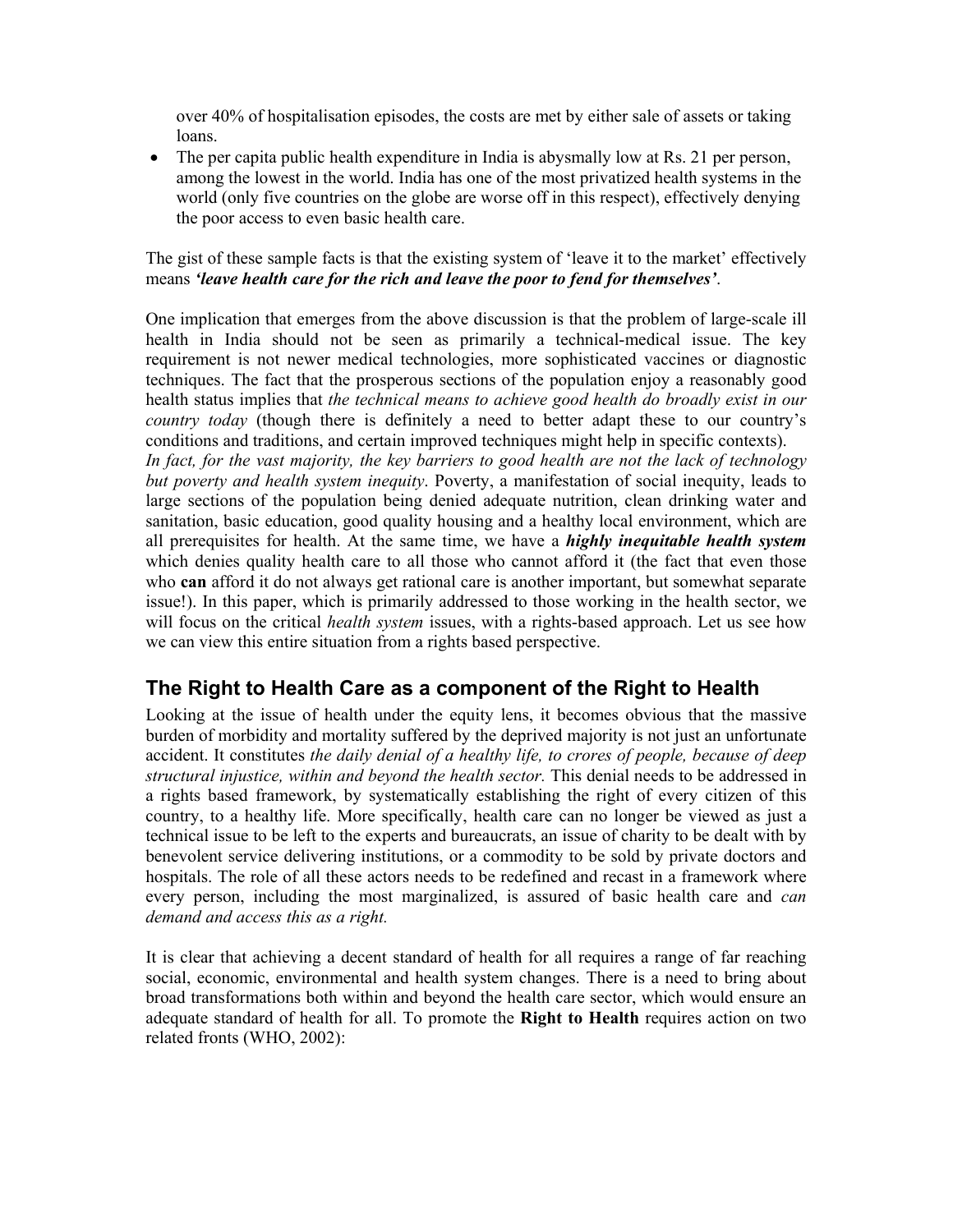## *Promoting the Right to underlying determinants of health*

This involves working for the right to 'the underlying determinants of health, such as access to safe and potable water and adequate sanitation, an adequate supply of safe food, nutrition and housing, healthy occupational and environmental conditions, and access to health-related education and information, including on sexual and reproductive health' (WHO, 2002). Agencies engaged in the health sector cannot deal with most of these issues on their own, though they need to highlight the need for better services and conditions, and can advocate for improvements in these areas in a rights based framework. Organisations working in the health sector can support other agencies working directly in these areas, to help bring about relevant improvements.

### *Promoting the Right to Health Care*

Given the gross inequities in access to health care and inadequate state of health services today, one important component of promoting the Right to Health would be to ensure access to appropriate and good quality *health care* for all. This would involve reorganisation, reorientation and redistribution of health care resources on a societal scale. The responsibility of taking forward this issue lies primarily with agencies working in the health sector, though efforts in this direction would surely be supported by a broad spectrum of society.

In the remaining portion of this paper, we will focus on the process of establishing *the Right to health care* as a imminent task, to be taken up by organisations in the health sector in the broader context of Right to Health outlined above.

# **The justification for establishing the Right to Health Care**

We may view the justification for this right at three levels - constitutional-legal, socialeconomic and as a human right issue.

#### *The constitutional and legal justification*

The right to life is recognised as a fundamental right in the constitution (Article 21) and this right has been quoted in various judgements as a basis for preventing avoidable disease producing conditions and to protect health and life. The *directive principles of the Indian constitution* include article 47, which specifies the duty of the state in this regard:

**47**. Duty of the state to raise the level of nutrition and the standard of living and to improve health:- The state shall regard the raising of the level of nutrition and the standard of living of its people and the improvement of public health as among its primary duties …

#### In an important judgement (*Paschim Banga Khet Mazdoor Samity and others v. State of West Bengal and another, 1996)*, the Supreme Court of India ruled that -

In a welfare state the primary duty of the Government is to secure the welfare of the people. Providing adequate medical facilities for the people is an essential part of the obligations undertaken by the Government in a welfare state. … Article 21 imposes an obligation on the State to safeguard the right to life of every person. … The Government hospitals run by the State and the medical officers employed therein are duty bound to extend medical assistance for preserving human life. *Failure on the part of a Government hospital to provide timely medical treatment to a person in need of such treatment results in a violation of his right to life guaranteed under Article 21.* (emphasis added)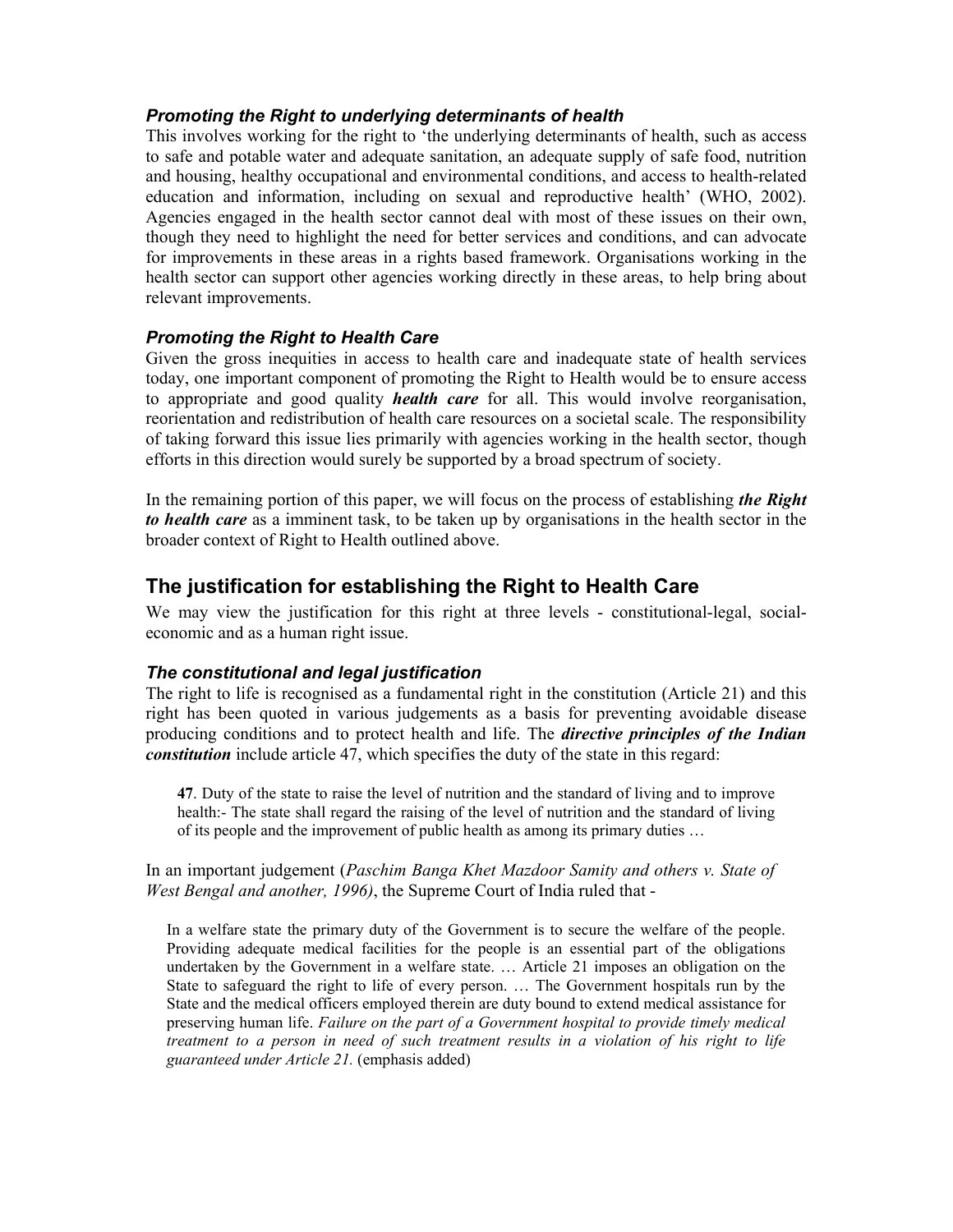Similarly in the cases *Bandhua Mukti Morcha v. Union of India and others, 1982*  concerning bonded workers, the Supreme Court gave orders interpreting Article 21 as mandating the right to medical facilities for the workers.

Basic social services are now being recognised as fundamental rights with the 93<sup>rd</sup> amendment in the constitution accepting Education as a fundamental right. Despite the controversy and problems regarding the actual provisions of the Bill, it is now being accepted that essential social services like education can be enshrined in the fundamental rights of the Constitution. This forms an appropriate context to establish the right to health care as a constitutionally recognised fundamental right.

#### *The social and economic justification*

It is now widely recognised that besides being a basic human right, provision of adequate health care to a population is one of the essential preconditions for sustained and equitable economic growth. The proponents of 'economic growth above all' may do well to heed the words of the Nobel Laureate economist Amartya Sen:

'Among the different forms of intervention that can contribute to the provision of social security, the role of health care deserves forceful emphasis … A well developed system of public health is an essential contribution to the fulfilment of social security objectives. …we have every reason to pay full attention to the importance of human capabilities *also as instruments* for economic and social performance. … Basic education, good health and other human attainments are not only directly valuable ... these capabilities can also help in generating economic success of a more standard kind … *(from India: Economic Development and Social Opportunity by Jean Dreze and Amartya Sen)* 

#### *The human rights justification*

The right to basic health care is recognised internationally as a human right and India is a signatory to the International Covenant on Economic, Social and Cultural Rights which states in its Article 12 -

The States Parties to the present Covenant recognise the right of everyone to the enjoyment of the highest attainable standard of physical and mental health… The steps to be taken…shall include those necessary for …The creation of conditions which would assure to all medical service and medical attention in the event of sickness.

Reference can be made to other similar international conventions, wherein the Government of India has committed itself to providing various services and conditions related to the right to health, e.g. the Alma Ata declaration of 'Health for all by 2000'. The National Human Rights Commission has also concerned itself with the issue of 'Public health and human rights' with one of the areas of discussion being 'Access to health care'. The time has come to begin asking as to how these human rights related commitments and concerns will be translated into action in a realistic, time-bound and accountable framework.

# **The core content of the Right to Health Care in the first phase**

Moving towards establishing the Right to Health Care is likely to be a process with various phases. First let us see what could be the *core content* of this right in the first phase, which could be achieved in the short to medium term.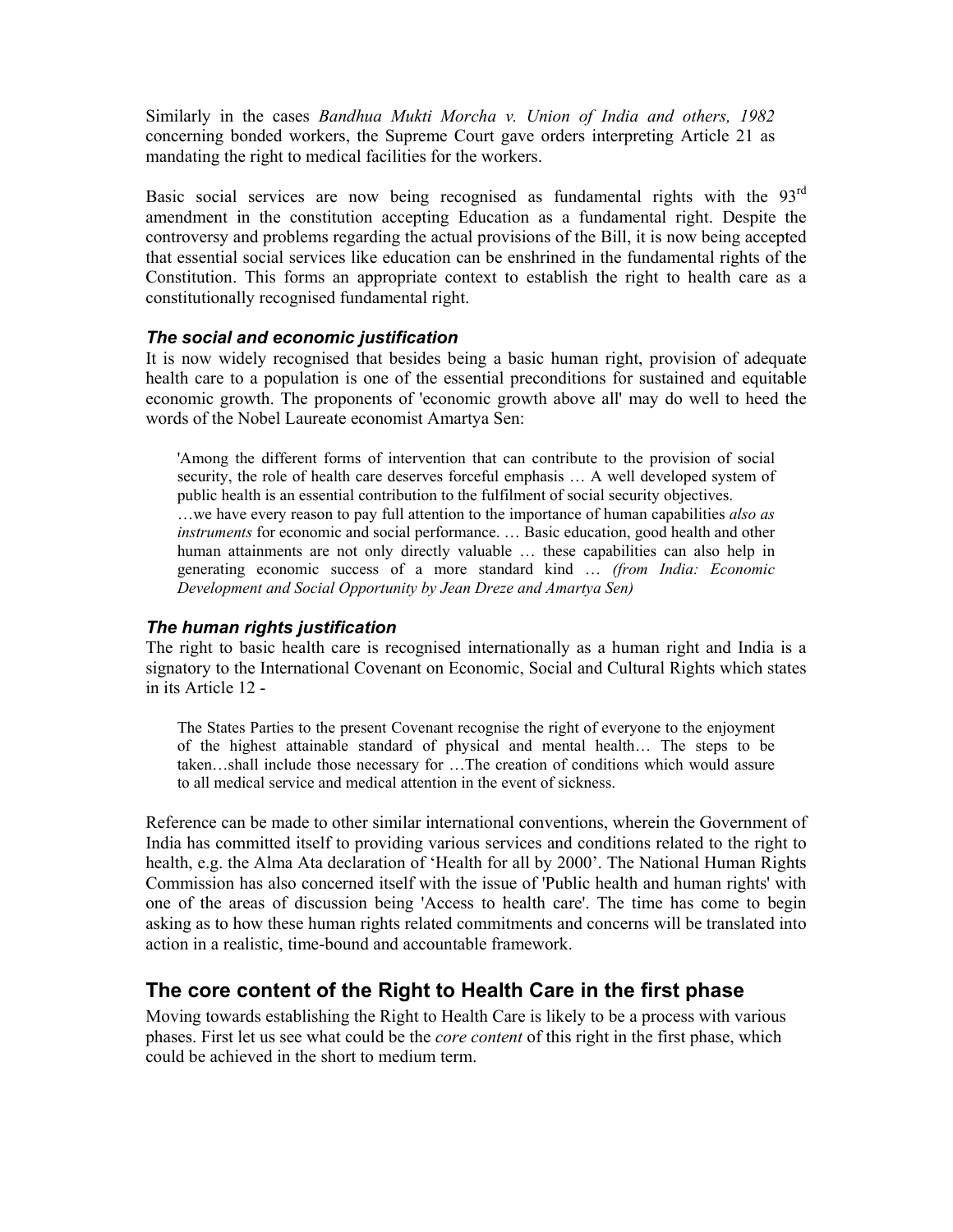#### *Right to a set of basic public health services*

In the context of the goal of 'Health for All' and various Health Policy documents, an entire range of health care services are supposed to be provided to all from village level to tertiary hospital level. As of today these services are hardly being provided adequately, regularly or of the required quality. Components of the public health system to be ensured in a rights based framework include:

- 1. Adequate physical infrastructure at various levels
- 2. Adequate skilled humanpower in all health care facilities
- 3. Availability of the complete range of specific services appropriate to the level
- 4. Availability of all basic medications (also see below)

The expected infrastructure and services need to be clearly identified and displayed at various levels and converted into an enforceable right, with appropriate mechanisms to functionalise this. For example, in a justiciable framework, basic medical services especially at Primary and Secondary levels cannot be refused to anyone – for example a PHC cannot express inability to perform a normal delivery or a Rural hospital cannot refuse to perform an emergency caesarean section. *In case the requisite service is not provided by the facility when required, the patient would be entitled to approach a private hospital and receive care, for which the hospital would receive time-bound reimbursement of costs incurred, at standard rates.* This would firstly constitute a strong pressure on the public health system to perform and deliver all services, and secondly, would ensure that the patient receives the requisite care when required, without incurring personal expenses. This forms the one of the first steps towards accessing the right to health care.

Similarly the state has an explicit obligation to maintain public health through a set of preventive and promotive services and measures. These of course include coverage by immunisation, antenatal care, and prevention, detection and treatment of various communicable diseases. However, it should also encompass the operation of epidemiological stations for each defined population unit (say a block), organizing multi-level surveillance and providing a set of integrated preventive services to all communities and individuals.

#### *Right to emergency medical care and care based on minimum standards from private medical services*

Although the right to health care is not a fundamental right in India today, the right to life is. In keeping with this 'Emergency Medical Care' in situations where it is lifesaving, is the right of every citizen. No doctor or hospital, *including those in the private sector*, can refuse minimum essential first aid and medical care to a citizen in times of emergency, irrespective of the person's ability to pay for it. The Supreme Court judgement quoted above (*Paschim Banga Khet Mazdoor Samity and others v. State of West Bengal and another, 1996)*, directly relates to this right and clear norms for emergency care need to be laid down if this right is to be effectively implemented. As a parallel, we can look at the constitutional amendments enacted in South Africa, wherein the Right to Emergency Medical care has been made a fundamental right.

At the same time there is an urgent need for a comprehensive legislation to regulate qualification of doctors, required infrastructure, investigation and treatment procedures especially in the private medical sector. Standard guidelines for investigations, therapy and surgical decision making need to be adopted and followed, combined with legal restrictions on common medical malpractices. Maintaining complete patient records, notification of specific diseases and observing a ceiling on fees also needs to be observed by the private medical sector. The Govt. of Maharashtra is in the process of enacting a modified act to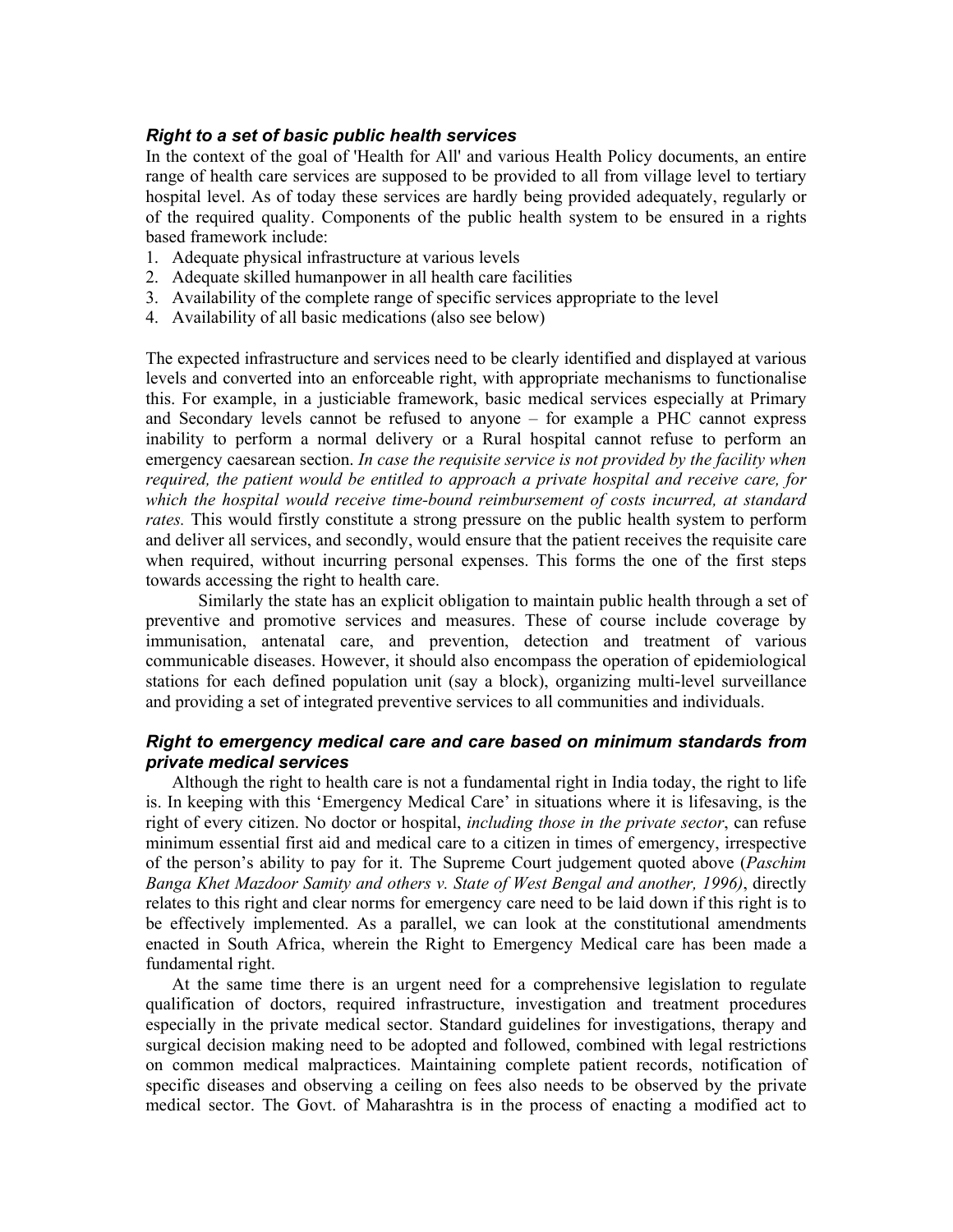address many of these issues, and the National Health Policy 2002 stipulates the enactment of suitable regulations for regulation of minimum standards in the private medical sector in the entire country by the year 2003. This would include statutory guidelines for the conduct of clinical practice and delivery of medical services. There is a need to shape such social regulation of this large medical sector within the larger, integrated framework of Right to health care.

#### *Right to essential drugs at affordable cost*

Attaining this right would consist of two components:

- 1. Availability of certain basic medications free of cost through the public health system
- 2. A National Essential Drug Policy ensuring the production and availability of an entire range of essential drugs at affordable prices

The Union as well as state Governments need to publish comprehensive lists of essential drugs for their areas. A ceiling on the prices of these drugs must be decided and scrupulously adhered to, with production quotas and a strict ban on irrational combinations and unnecessary additives to these drugs.

#### *Right to patient information and redressal*

The entire range of treatment and diagnosis related information should be made available to every patient in either private or public medical facility. Every patient has a right to information regarding staff qualifications, fees and facilities for any medical centre even before they decide to take treatment from the centre. Information about the likely risks and side effects of all major procedures can be made available in a standard format to patients. Information regarding various public health services which people have a right to demand at all levels should be displayed and disseminated. This should include information about complaint mechanisms and for redressal of illegal charging by public health personnel.

Superseding the CPA, a much more patient-friendly grievance redressal mechanism needs to be made functional, with technical guidance and legal support being made available to all those who approach this system. This would provide an effective check on various forms of malpractice. In case the services mandated under this right are not given by a particular facility, the complainant need not take recourse to lengthy legal procedures. Rather, the grievance redressal mechanism with participation of consumer and community representatives should be empowered to take prompt, effective and exemplary action.

#### *Right to monitoring and accountability mechanisms*

Keeping in mind the devolution of powers to the Panchayati Raj system, we need to propose an effective system of people's monitoring of public health services which would be organised at the village, block and district levels. Community monitoring of health services would significantly increase the accountability of these services and will lead to greater people's involvement in the process of implementing them. The Union Ministry of Health and Family Welfare, with support from WHO, has been successfully implementing an innovative pilot project for 'Empowering the rural poor for better health' in six talukas of the country. Taking this and various other experiments into account, a basic framework for such monitoring needs to be developed.

# **The broader objective - a system for universal health care and basic health care as a fundamental constitutional right**

While trying to achieve these specific rights in the first phase, our overall goal should be to move towards a system where every citizen has assured access to basic health care,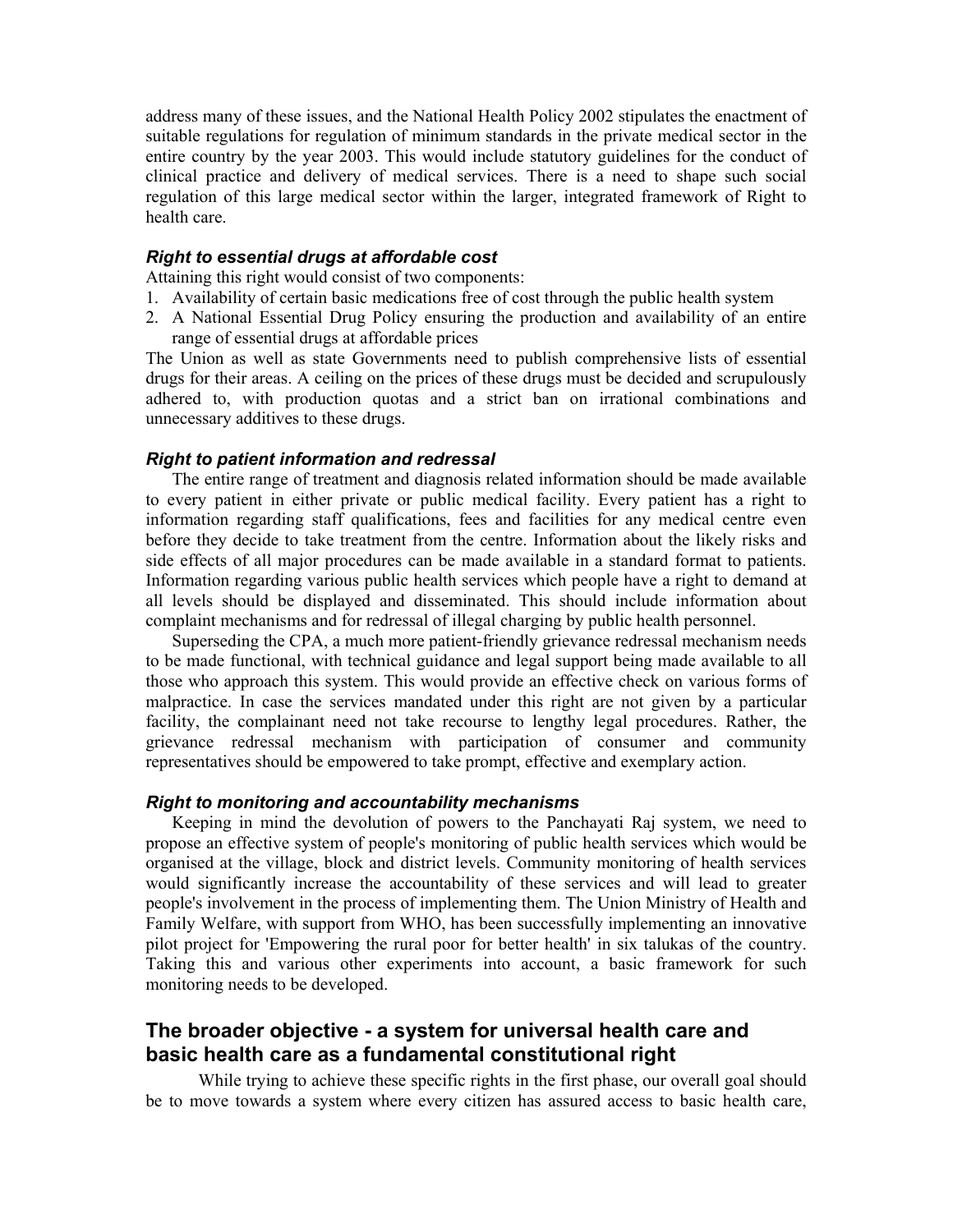irrespective of capacity to pay. A number of countries in the world have made provisions in this direction, ranging from the Canadian system of Universal health care and NHS in Britain to the Cuban system of health care for every citizen. In the Indian context, the right to health care needs to be enshrined in the Constitution as a fundamental right. One conception of the minimum content of the fundamental right to health care is outlined in the accompanying box.

#### **Proposed minimum content of the fundamental right to health care**

- 1. Making the right to health care a legally enforceable entitlement by legal enactment
- *2. A national health policy with a detailed plan and timetable for realization of the core right to health care*
- *3. Developing essential public health infrastructure required for health care; investing sufficient resources in health and allocating these funds in a cost-effective and fair manner*
- *4. Providing basic health services to all communities and persons; focusing on equity so as to improve the health status of poor and neglected communities and regions*
- *5. Adopting a comprehensive strategy based on a gender perspective so as to overcome inequalities in women's access to health facilities*
- *6. Adopting measures to identify, monitor, control and prevent the transmission of major epidemic and endemic diseases*
- *7. Making reproductive health and family planning information and services available to all persons and couples without any form of coercion*
- *8. Implementing an essential drug policy*

*(Adapted from Audrey R. Chapman, The Minimum Core Content of the Right to Health)* 

One realistic scenario to make this right functional could be a system of universal social health insurance. The services could be given by a combination of a strengthened and community-monitored public health system along with publicly regulated and financed private providers, under a single umbrella. The entire system would be based on public subsidisation and cross-subsidy, with free services to the majority population of rural and urban working people including vulnerable sections, and affordable premium amounts (which could be integrated with the taxation system) for higher income groups. One key aspect would be that this should be a *Universal system* (not targeted), which would ensure coverage of the entire population and also retain a strong internal demand for good quality services. (Of course, certain very affluent sections may choose to pay their share of taxation / premium and yet opt out and access private providers.) Another issue is that there would be *no fees or nominal fees at the time of actual giving of services*. Finally, the patient would be assured of a range of services with minimum standards, whether given from the public health system or publicly financed and regulated private providers. The entire system could be managed in a decentralised manner, with consumer's monitoring of quality and accessibility of services.

This entire model would of course imply a significantly higher public expenditure on health services. However, with decentralised management and a focus on rational therapy, it has been estimated that it should be possible to organise the basic elements of such a system by devoting about 3% of the GNP towards public health care to start with. This should then be progressively raised to the level of 5% of GNP to give a full range of services to all. This level of funds could be partly raised by appropriate taxation of unhealthy industries, reallocations within the health sector (including reorganising existing schemes like ESI) and ending all subsidisation of the private medical sector. This of course needs to be combined with changed budgetary priorities and higher overall allocation for the health sector. Incidentally, the new National Health Policy claims on paper the intention to more than double the financial allocation for the public health system and bring it to the level of 2% of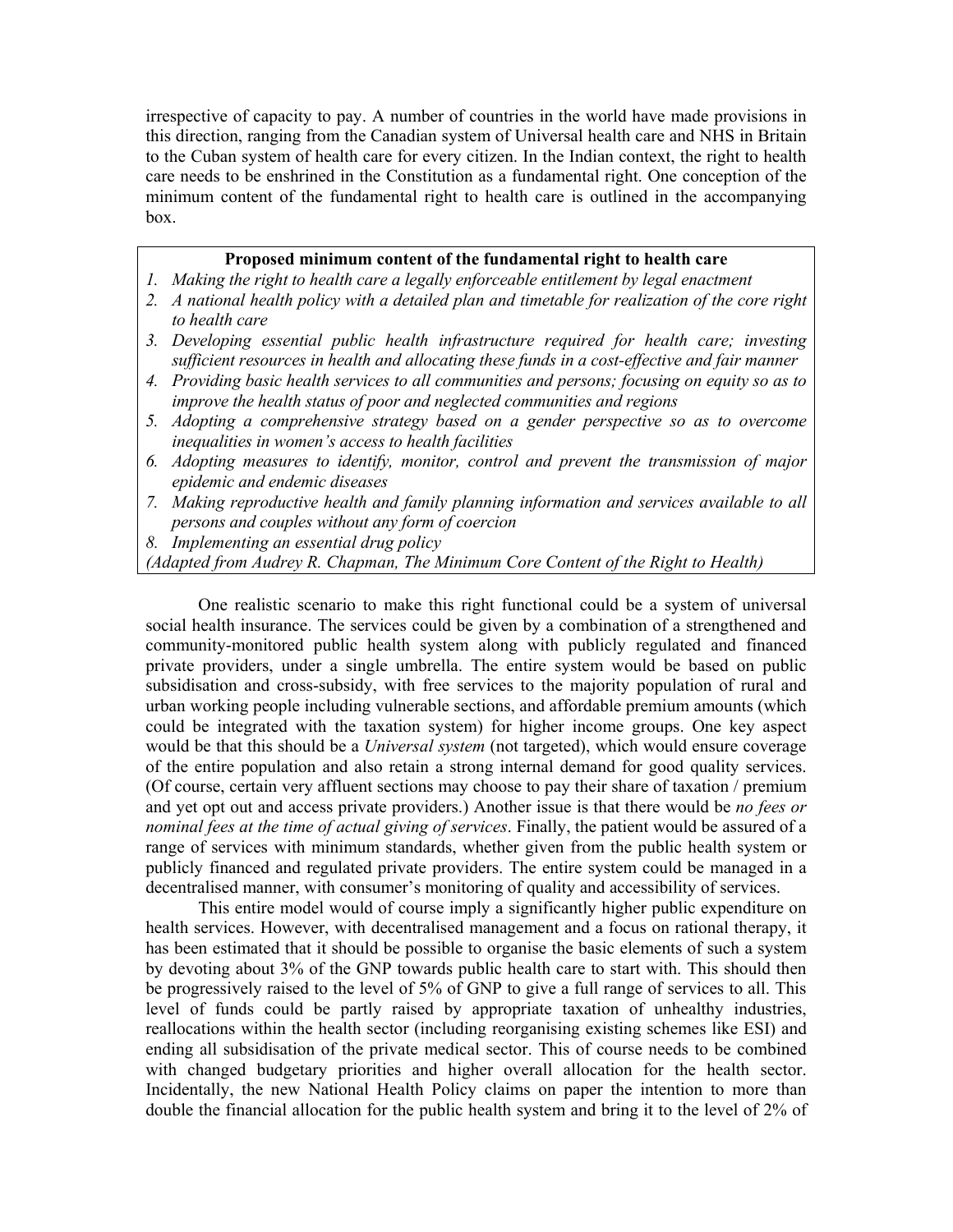the GDP, and to increase utilisation of public health facilities to above 75% by the end of this decade. This admirable yet vague intention needs to be converted into concrete action by means of strong and sustained pressure from various sections of civil society, coupled with concrete proposals to functionalise universal access to health care.

In this context, ensuring Health care for all is not an unrealistic scenario, but both a practical possibility and an imperative for a nation, which as the 'world's largest democracy' claims to accord certain basic rights to its citizens, including the right to life in its broadest sense.

# **Ways ahead - creating a consensus on the right to health care**

Some of the possible areas of activity of a potential broad coalition which could support a campaign on the issue of Right to Health Care are suggested below.

#### *Involving diverse social sectors in a dialogue on the Right to Health Care*

While some health activists and groups have mooted the concept of the Right to Health Care, it is an idea which is yet to be widely discussed and accepted in our country. One of the key tasks in the immediate future is to generate discussion at the broadest possible level about this right. Groups to be involved in such a debate include health policy makers, medical and public health academics, private medical professionals, various segments of the NGO sector including both health related and non-health NGOs, trade unions of health care personnel and people's organisations. It is obvious that the viewpoints of various social groups and actors may be greatly divergent on this issue. However, the very process of discussing and debating the issue gives it a primary legitimacy, which then needs to be built upon. This becomes a basis for generating a continuously widening consensus about the basic justification, content and implementation model for the Right to Health Care.

#### *Collating international experience on the Right to Health Care*

There is valuable international experience available about mandating the Right to Health or Health Care. These experiences need to be collated, and analysed with the Indian context in mind. Especially legislation and provisions made in developing countries are of value in this respect.

Twelve different countries of Latin America, which have Civil law provisions, include the right to health or State duties to protect health in their constitutions. While Chile was the first such country to make such a provision, Argentina, Brazil, and Mexico are also included among these. Cuba with a socialist constitution accords the right to health to its citizens, according it a status equivalent to civil and political rights.

South Africa, after the overthrow of apartheid, in Article 27 of its constitution has specified certain provisions relevant to this right. This includes mandating the right to access to health care services, specifying that the state must take reasonable legislative measures to achieve realisation of this right, and declaring that no one may be refused emergency medical treatment. From another end, we have a new system of Universal health care access in Thailand whose features need to be studied and discussed as relevant to the Indian context.

Similarly, there has been an entire process of developing the concept of right to health and health care in the international human rights discourse. Various United Nations health rights instruments refer to health related rights. The UN International Covenant on Economic, Social and Cultural Rights (ICESCR), UN Convention on Rights of the Child (CRC) and the UN Convention on the Elimination of All Forms of Discrimination Against Women (CEDAW) are some such significant conventions, in which India is a signatory.